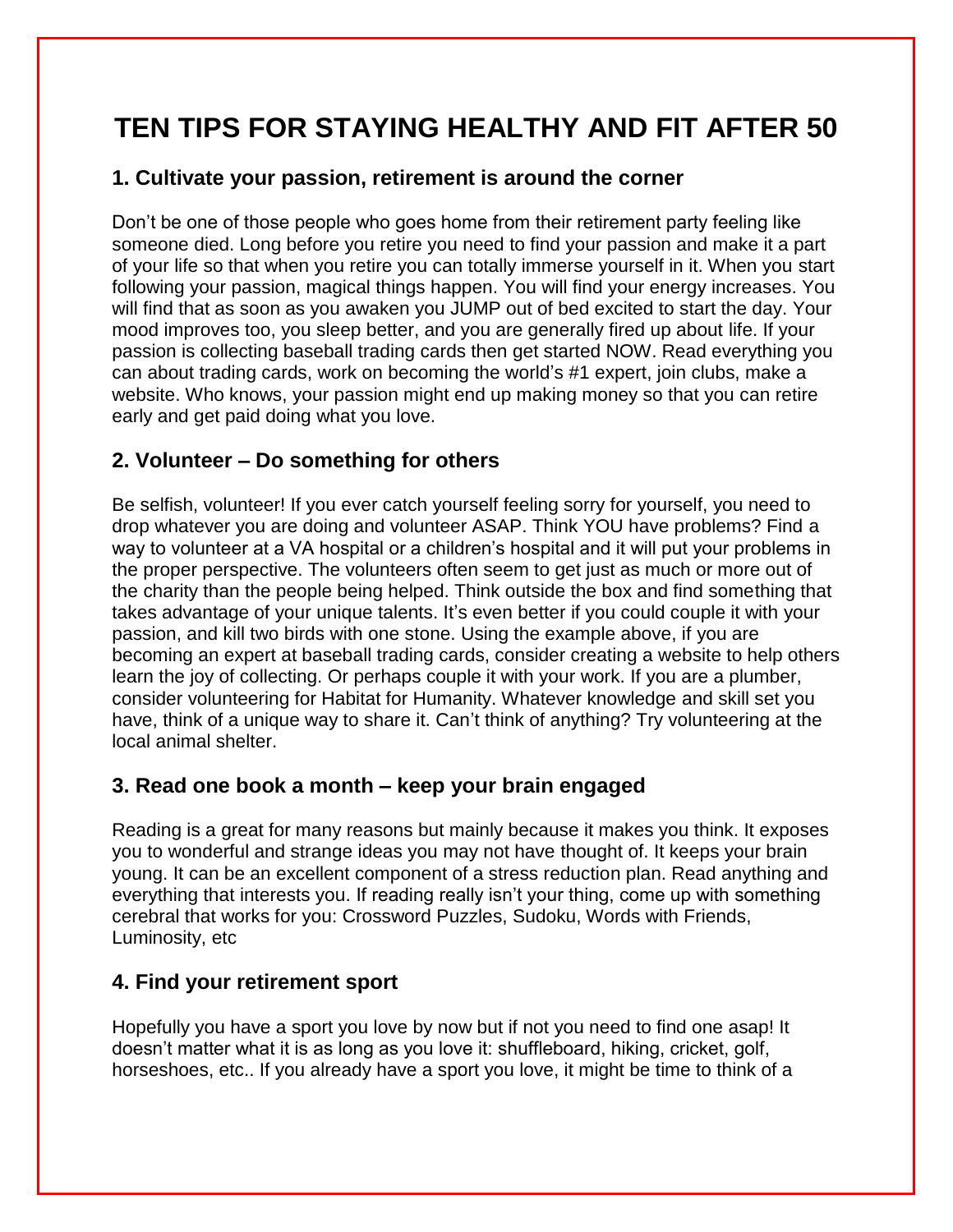more age appropriate one. Skateboarding is fun in your 30s and 40s, but it's probably not advisable for 70 year olds, so think about cultivating another sport.

#### **5. Diet – Eat as unprocessed as you can**

- 1. Drink water like a fish
- 2. Eat vegetables like a rabbit full color spectrum
- 3. Eat fibrous whole grains like a horse
- 4. Eat only lean cuts of meat
- 5. Eat full color spectrum of fruits
- 6. Minimize fast food and junk food

#### **6. Make weight training part of your daily life**

Bodybuilding style weight training is excellent for older folks as are all bodyweight workouts, and many DVD workouts – find a style that you like. Being strong helps you have a higher quality of life, for a longer period of time. What good is living to age 90 if you can't do the things you enjoy doing? Strength training not only makes you look and feel better but it keeps you doing the things you find fun longer, be it gardening, golf, or marathon running and it helps you maintain your balance – a great fall preventer.

## **7. Make cardio part of your daily life – get a dog!**

Over age 50, cardiovascular health is most people's #1 problem – makecardio part of your daily activity. If you've never done daily cardio, try getting a dog, and walking it twice a day. Having a dog is a great way to force you to do your daily cardio and if you haven't established a solid habit of daily cardio by age 50 then having a dog to walk is a great way to start. And cardio isn't the only benefit. It's know that pet owners live longer, happier lives. And even better, do a good thing and adopt a dog from the local shelter! Rescue dogs are the most loving dogs on the planet.

#### **8. Throw away your alarm clock**

Alarm clocks only serve one purpose and that is to wake you up before you've had enough sleep. And sleep deprivation is known to have many problems associated with it. Reduced reaction times, increased stress levels, decreased ability to concentrate, increased body fat, to name a few. Get rid of your alarm clock and give in to your natural body rhythms.

#### **9. Do the important things first and forget about the rest.**

Sleep is important, do it first. How do you do this practically? Easy! Go to bed about 12 hours before you have to be to work and don't set an alarm. When you wake up naturally, begin your day by doing the most important things first. You have precious little time left in this world, make the time count. Do a time audit to see if you are truly spending your time on the important things. Just for one day, keep a 'timecard' and